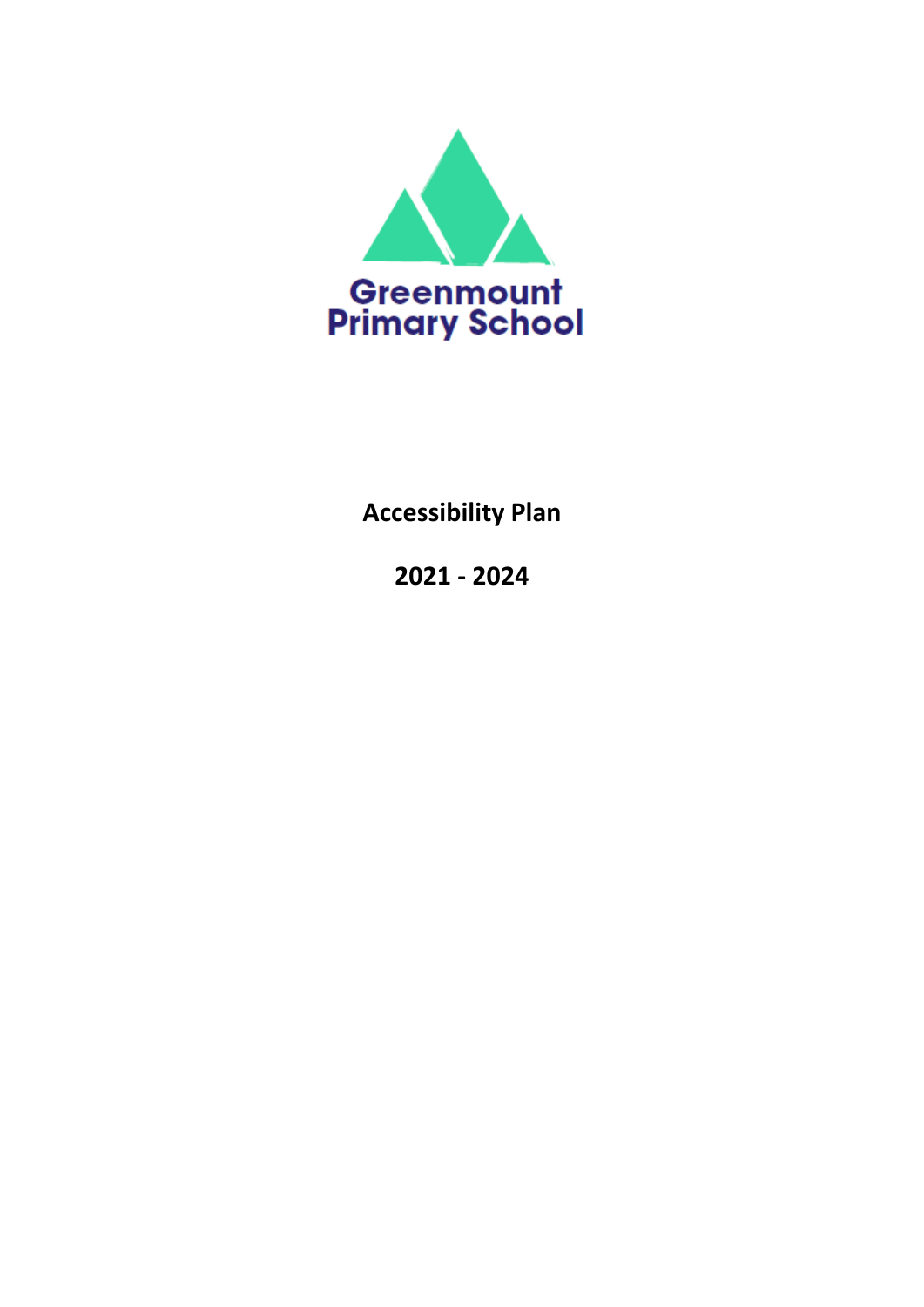#### **Introduction**

Under the Equality Act 2010 schools should have an Accessibility Plan. The Equality Act 2010 replaced all existing equality legislation, including the Disability Discrimination Act. The effect of the law is the same as in the past, meaning that "schools cannot unlawfully discriminate against pupils because of sex, race, disability, religion or belief and sexual orientation". According to the Equality Act 2010 a person has a disability if:

- (a) He or she has a physical or mental impairment, and
- (b) The impairment has a substantial and long-term adverse effect on his or her ability to carry out normal day-to-day activities.

The Accessibility Plan is listed as a statutory document of the Department for Education's guidance on statutory policies for schools. The Plan will be reviewed every 3 years or where operational needs dictate and approved by the Governing Body. The review process can be delegated to a committee of the Governing Body, an individual or the Head. At Greenmount Primary School the Plan will be monitored by the Headteacher and evaluated by the Pupil Support committee.

At Greenmount Primary School we are committed to working together to provide an inspirational and exciting learning environment where all children can develop an enthusiasm for life-long learning. We believe that children should feel happy, safe and valued so that they gain a respectful, caring attitude towards each other and the environment both locally and globally.

#### **Aims:**

- Increase access to the curriculum for pupils with a disability, medical condition or other access needs
- To improve the physical environment of the school to increase the extent to which pupils, staff and other members of the school community with a disability, medical condition or other access needs can access education and associated services.
- Improve the delivery of information to pupils, staff, parents/carers and other members of the school community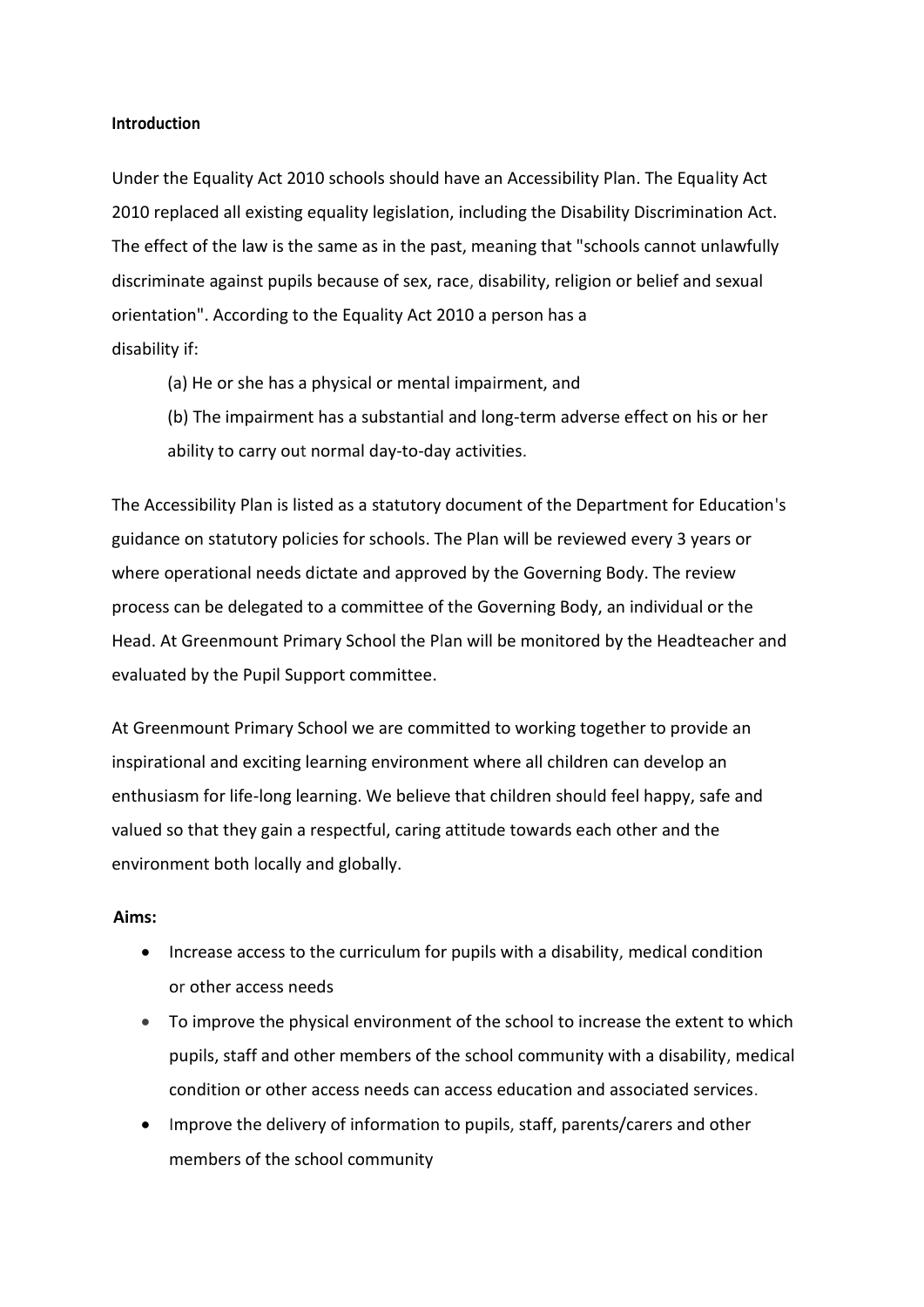**1)** The Accessibility Plan has been developed and drawn up based upon information supplied by the Local Authority, and consultations with pupils, parents, staff and governors of the school. The document will be used to advise other school planning documents and policies and will be reported upon annually in respect of progress and outcomes.

The Accessibility Plan is structured to complement and support the school's Equality Objectives, and will similarly be published on the school website. We understand that the Local Authority will monitor the school's activity under the Equality Act 2010 (and in particular Schedule 10 regarding Accessibility) and will advise upon the compliance with that duty. The Accessibility Plan will be published on the school website. The Accessibility Plan will be monitored through the Governor Resource committee. The school will work in partnership with the Local Authority in developing and implementing this Accessibility Plan. The Accessibility Plan may be monitored by Ofsted during inspection processes in relation to Schedule 10 of the Equality Act 2010.

**2)** Greenmount Primary School is committed to providing an environment that enables full curriculum access that values and includes all pupils, staff, parents and visitors regardless of their education, physical, sensory, social, spiritual, emotional and cultural needs. We are committed to adhering to the principles of the Equality Act 2010 with regard to disability and to developing a culture of inclusion, support and awareness within the school.

**3)** Greenmount Primary School Accessibility Plan shows how access is to be improved for disabled pupils, staff and visitors to the school within a given timeframe and anticipates the need to make reasonable adjustments to accommodate their needs where practicable.

# **Greenmount Primary School Accessibility Plan relates to the key aspects of physical environment, curriculum and written information:**

Increase access to the curriculum for pupils with a disability, adapting the curriculum as necessary. This includes teaching and learning and the wider curriculum of the school such as participation in after-school clubs, leisure and cultural activities or schools visits - it also covers the provision of specialist or auxiliary aids and equipment, which may assist these pupils in accessing the curriculum within a reasonable timeframe (If a school fails to do this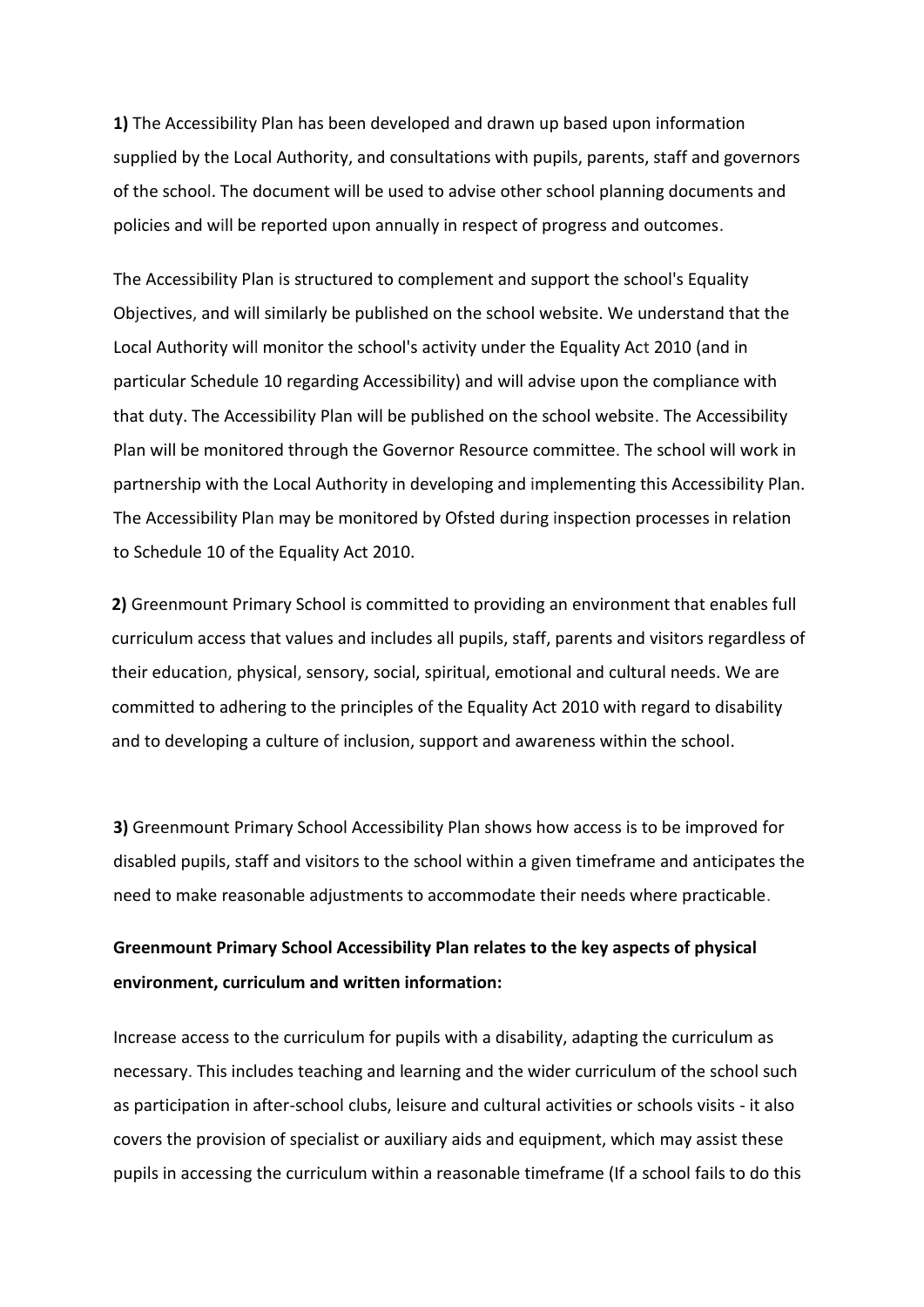they are in breach of their duties under the Equalities Act 2010).

Improve and maintain access to the physical environment of the school, adding specialist facilities as necessary - this covers improvements to the physical environment of the school and physical aids to access education within a reasonable timeframe;

Where needed, adapt the delivery of written information to pupils, staff, parents and visitors with disabilities; examples might include adaptations to hand-outs, timetables, textbooks and information about the school and school events; the information should be made available in various preferred formats within a reasonable timeframe.

**4)**Whole school training will recognise the need to continue raising awareness for staff and governors on equality issues with reference to the Equality Act 2010.

**5)**This Accessibility Plan should be read in conjunction with the following school policies, strategies and

documents:

- Health & Safety Policy
- Special Educational Needs Policy
- Supporting Children with Medical Conditions and Administration of Medicines Policy

**6)** The Accessibility Plan for physical accessibility relates to the Access Audit of the School, which remains the responsibility of the governing body. It may not be feasible to undertake all of the works during the life of this accessibility plan and therefore some items will roll forward into subsequent plans. An accessibility audit will be completed by the school prior to the end of each period covering this plan in order to inform the development of a new Accessibility Plan for the ongoing period.

**7)**Equality Impact Assessments will be undertaken as and when school policies are reviewed. The terms of reference for all governors' committees will include the need to consider Equality and Diversity issues as required by the Equality Act 2010.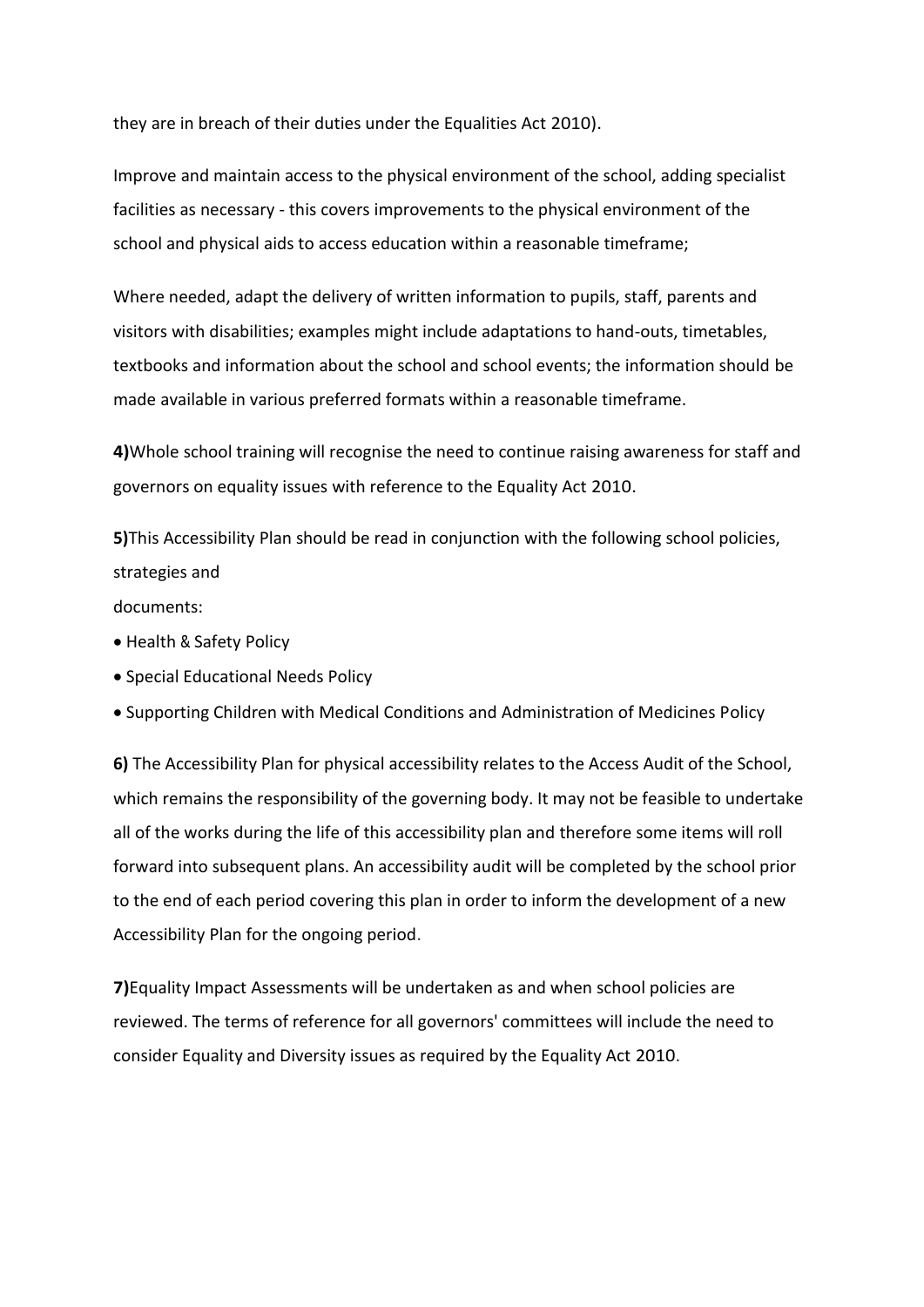## **Current good practice**

We gather information about any disability's or health conditions in early communications with parents and carers of children who are new to school, Family Support meet all newcomers at home and then have a further visit in school. Prior to starting a child with a disability or access needs, the parents and family support meet with the SENCO who can "plan ahead" for the child's needs.

For parents and carers of children already at the school, we ask parents to keep the school informed of any changes to the information they have provided. Regular meetings are held with parents if information is unclear. Regular visits by outside professionals are encouraged and facilities provided as necessary.

### **Physical Environment**

There are no areas of the school to which disabled pupils have limited or no access – in the case of a wheelchair user, a portable ramp is available if required. Disabled pupils are supported to participate in all aspects of the curriculum and extra-curricular activities. Some aspects of extracurricular activities present particular challenges, for example lunch and break times for pupils with social/interaction impairments, after-school clubs for pupils with physical impairments and school trips for pupils with medical needs; however all reasonable adjustments are made to support children in these instances.

### **Curriculum**

Through planning for individual need, we aim to provide as inclusive an approach as practically possible. Some areas of the curriculum present particular challenges, for example: PE for pupils with a physical impairment, however all reasonable adjustments are made to support as full an involvement as possible. We seek advice and support from the relevant professionals in order to ensure that we have made adequate and reasonable adjustments.

# **Information**

Different forms of communication are made available as needs are identified to enable all disabled pupils to express their views and to hear the views of others. Access to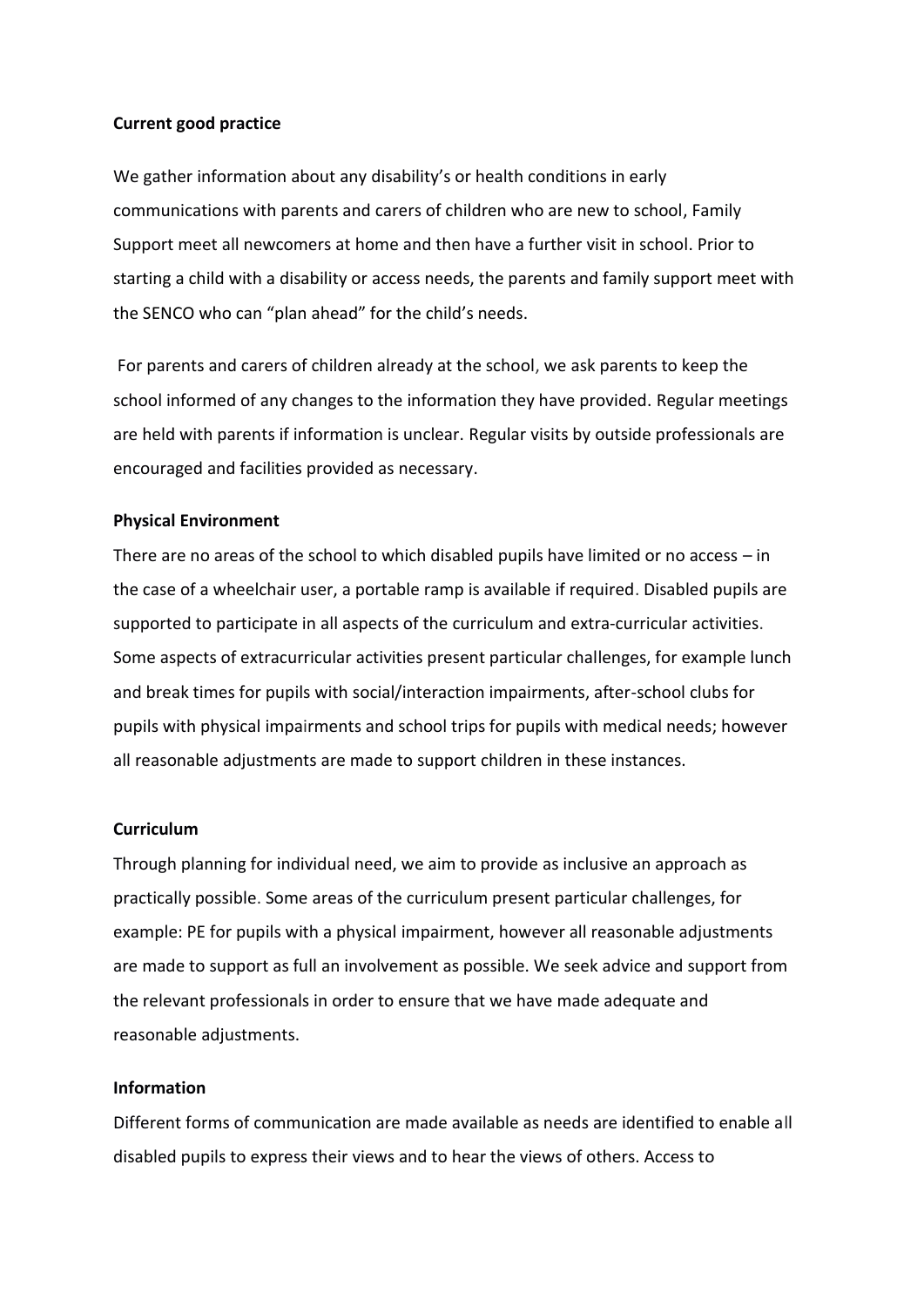information is provided in a range of different formats available for disabled pupils, parents and staff as needed.

#### **Summary of Access Audit**

The school is housed in 2 separate one story buildings. All entrances to the school are either flat or have small steps – we do have a portable ramp available if required. The main entrance has two sets of double doors wide enough for a wheelchair user, however the corridors in main school are narrower than the minimum 1200mm (1100mm at their narrowest) which could potentially present difficulties for a wheelchair user. There is a care suite in the main building – with hoist, wall mounted changing bed and wet room facilities.

The annex was built to modern standards, with double wide hallways, disabled access and disabled toilets.

Whilst we acknowledge that the size of the school site could potentially present challenges when moving between buildings, we make reasonable adjustments as the need arises – we have an outdoor lift to help facilitate travel between the main school and annex. There is a red "guide bar" in the playground initially installed to help the movements of a blind pupil, it is weight-bearing and can be used to help facilitate walking in general. The school does not have any dedicated visitor parking. Visitors to the school use on-street parking, however suitable arrangements for disabled visitors are made when appropriate. There are disabled toilet facilities available in 2 of our buildings. These are fitted with a handrail and a pull emergency cord. The school has internal emergency signage and escape routes are clearly marked. Personalised evacuation plans are put in place as required.

#### **Management, coordination and implementation and review**

We consult with other professionals and services when new situations regarding pupils with disabilities are experienced.

- The SENCO and Senior Leadership Team work closely with the Local Authority.
- We work closely with parents to consider their children's needs.
- The policy is reviewed annually and/or as children's needs change.
- The annual review is then shared with staff.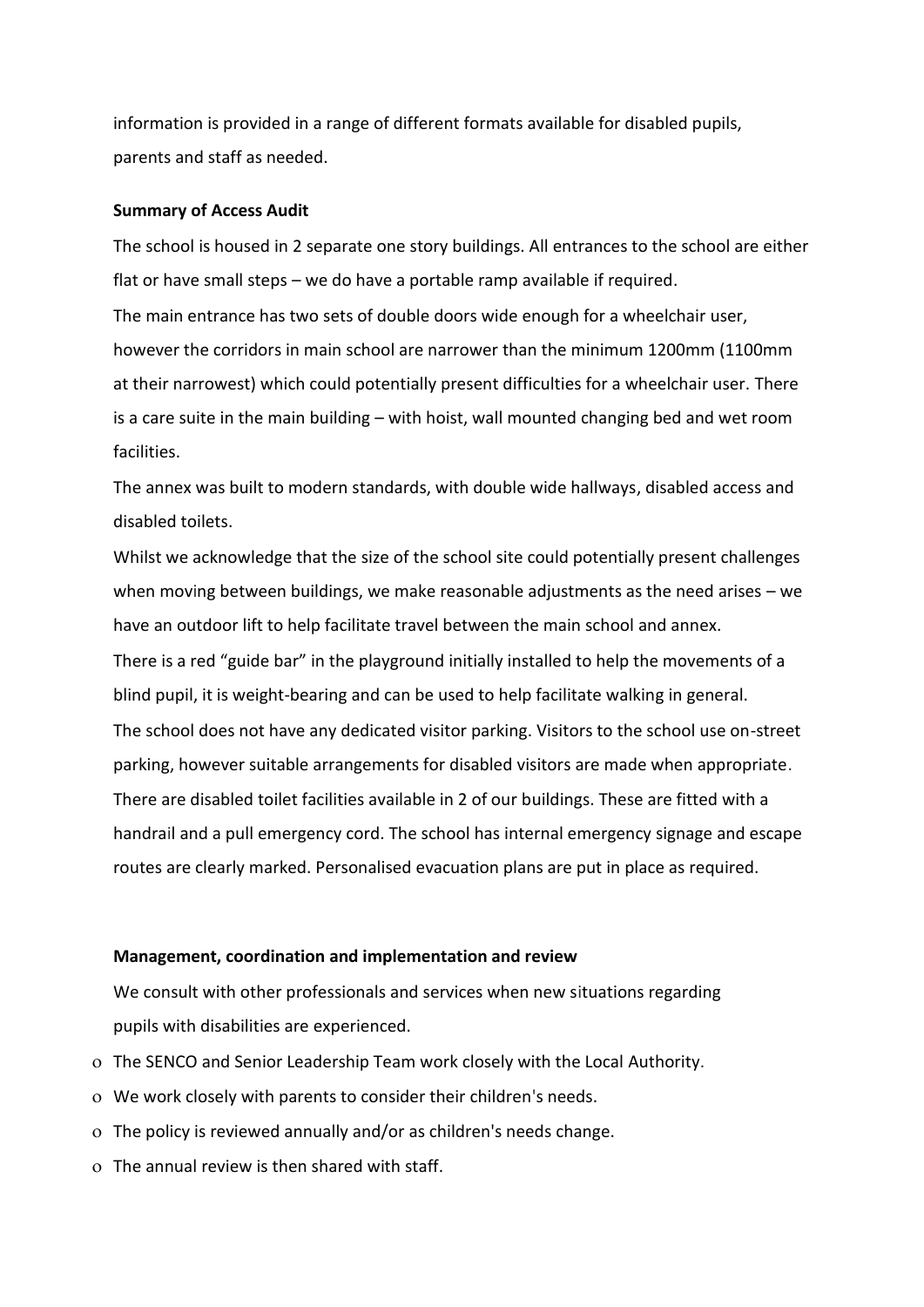We make links with other schools to share best practice through regular SENCO network meetings and other communications as needed.

# **Complaints**

The school works, wherever possible, in partnership with parents to ensure a collaborative approach to meeting pupils' needs. If there are any complaints relating to the provision for pupils with access needs these will be dealt with in the first instance by the Headteacher. The SEND governor or chair of governors may be involved if the complaint is not resolved satisfactorily.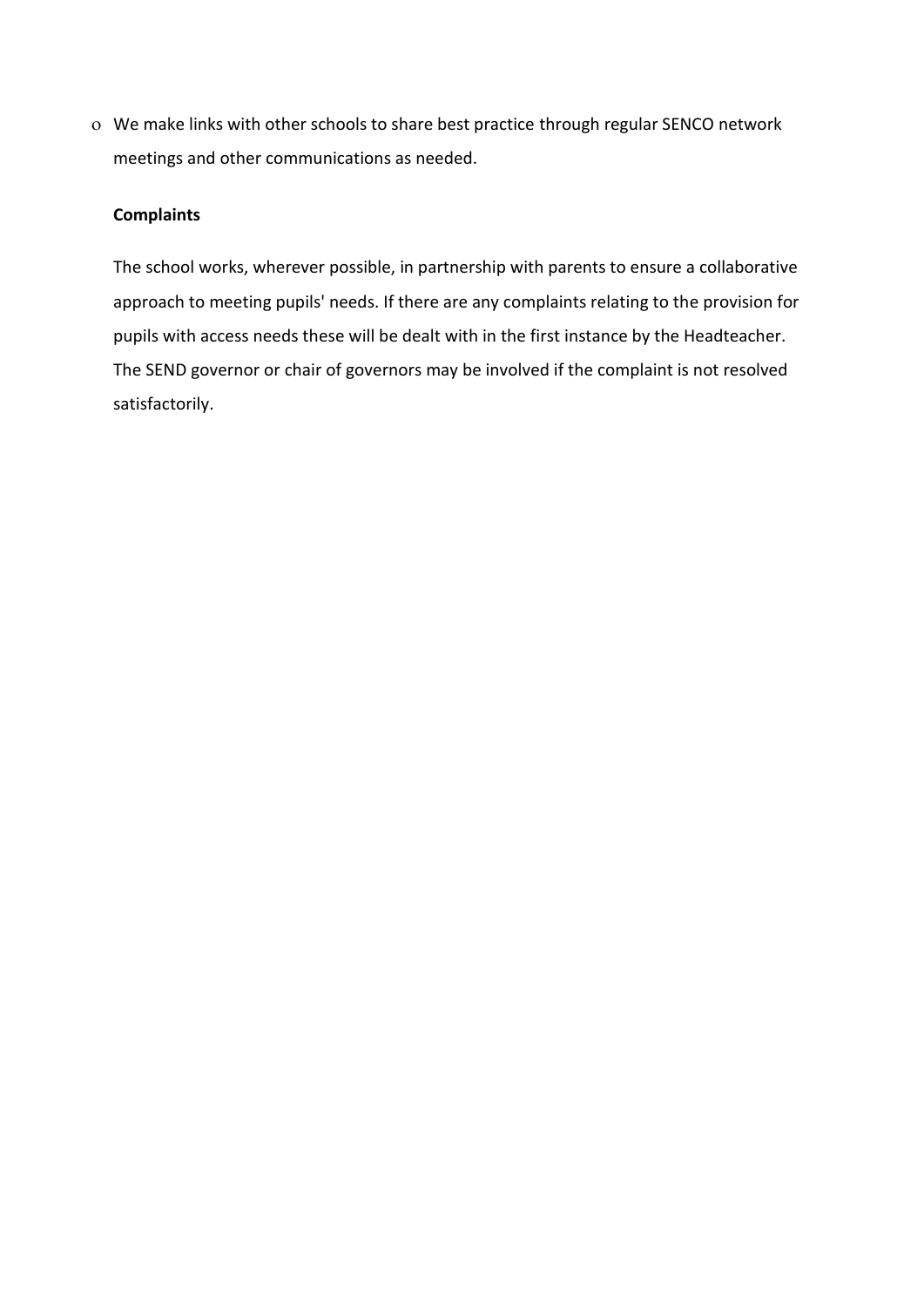# **Action Plan**

# **Aim 1: To increase the extent to which disabled pupils can participate in the school curriculum.**

Our key objective is to reduce and eliminate barriers to access to the curriculum and to ensure full participation in the school community for pupils, and prospective pupils, with a disability, medical condition or other access needs. Provision may include: Liaison with specialists, CPD for staff, a differentiated curriculum, specialist resources to support learning and access to the curriculum, a range of support staff including trained teaching assistants and access arrangements in place for statutory testing.

| <b>Targets</b>                                                                                                        | <b>Strategies</b>                                                      | <b>Timescale</b>                                                       | <b>Responsibilities</b>                          | <b>Success Criteria</b>                                                                                                                      |
|-----------------------------------------------------------------------------------------------------------------------|------------------------------------------------------------------------|------------------------------------------------------------------------|--------------------------------------------------|----------------------------------------------------------------------------------------------------------------------------------------------|
| To liaise with pre-school<br>providers to prepare of new<br>intake of children into EYs.                              | To identify pupils who may<br>need adapted or additional<br>provision. | May - July for new reception<br>intake.<br>All year round for nursery. | EYs Leader, SENCO and Family<br>Support Workers. | Provision set in place ready for<br>when the child/ren start<br>school.                                                                      |
| To liaise with other education<br>establishment to prepare for<br>intake of new children who<br>transfer within year. | To identify pupils who may<br>need adapted or additional<br>provision. | Ongoing as need arises.                                                | SENCO and Family Support.                        | Provision set in place ready for<br>when the child/ren start<br>school.                                                                      |
| To review policies to ensure<br>that they reflect inclusive<br>practice and procedure.                                | To comply with Equality Act<br>2010.                                   | Ongoing.                                                               | SLT and governors.                               | Clear collaborative working<br>approaches through regular<br>meetings, risk assessment<br>reviews, provision reviews and<br>action planning. |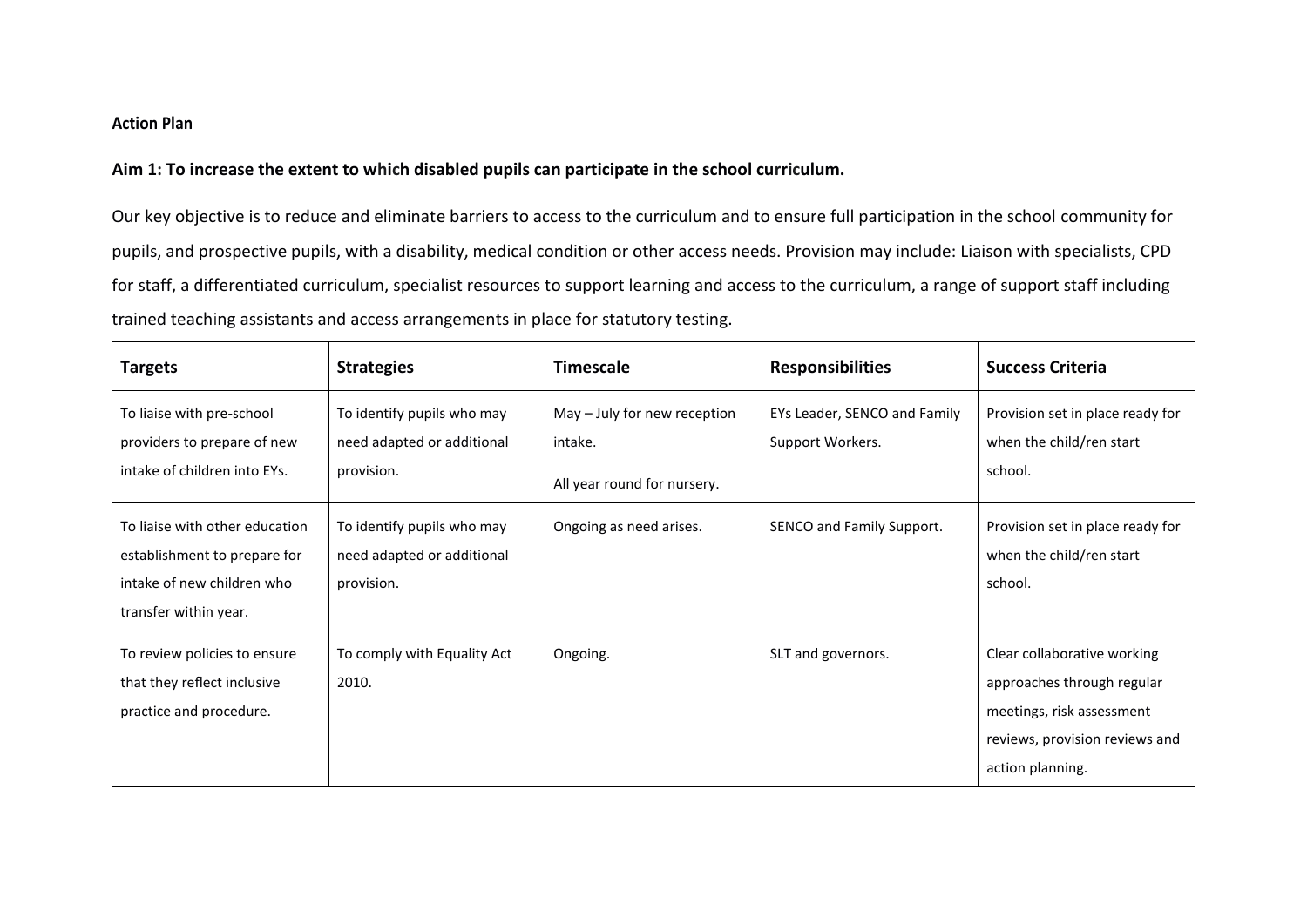| To establish and maintain close<br>liaison with outside agencies<br>for pupils with additional<br>needs.                                                                                            | To ensure collaboration<br>between all key personnel.                                                                                                                                                                                                                                                                                    | Ongoing  | SENCO/SLT and all teaching<br>staff. | Clear collaborative working<br>approaches through regular<br>meetings, risk assessment<br>reviews, provision reviews and<br>action planning. |
|-----------------------------------------------------------------------------------------------------------------------------------------------------------------------------------------------------|------------------------------------------------------------------------------------------------------------------------------------------------------------------------------------------------------------------------------------------------------------------------------------------------------------------------------------------|----------|--------------------------------------|----------------------------------------------------------------------------------------------------------------------------------------------|
| To include pupils with a<br>disability, medical condition or<br>other access needs as fully as<br>possible in the wider<br>curriculum including visits as<br>well as extra-curricular<br>provision. | Create personalised risk<br>assessments and access plans<br>for individual children. Liaise<br>with external agencies,<br>identifying training needs and<br>implementing training where<br>needed. Ensure that actions,<br>including emergency<br>evacuation procedures are<br>clear and that staff are capable<br>of carrying them out. | Ongoing. | SENCO/SLT and all teaching<br>staff. | Evidence that appropriate<br>considering and reasonable<br>adjustments have been made.                                                       |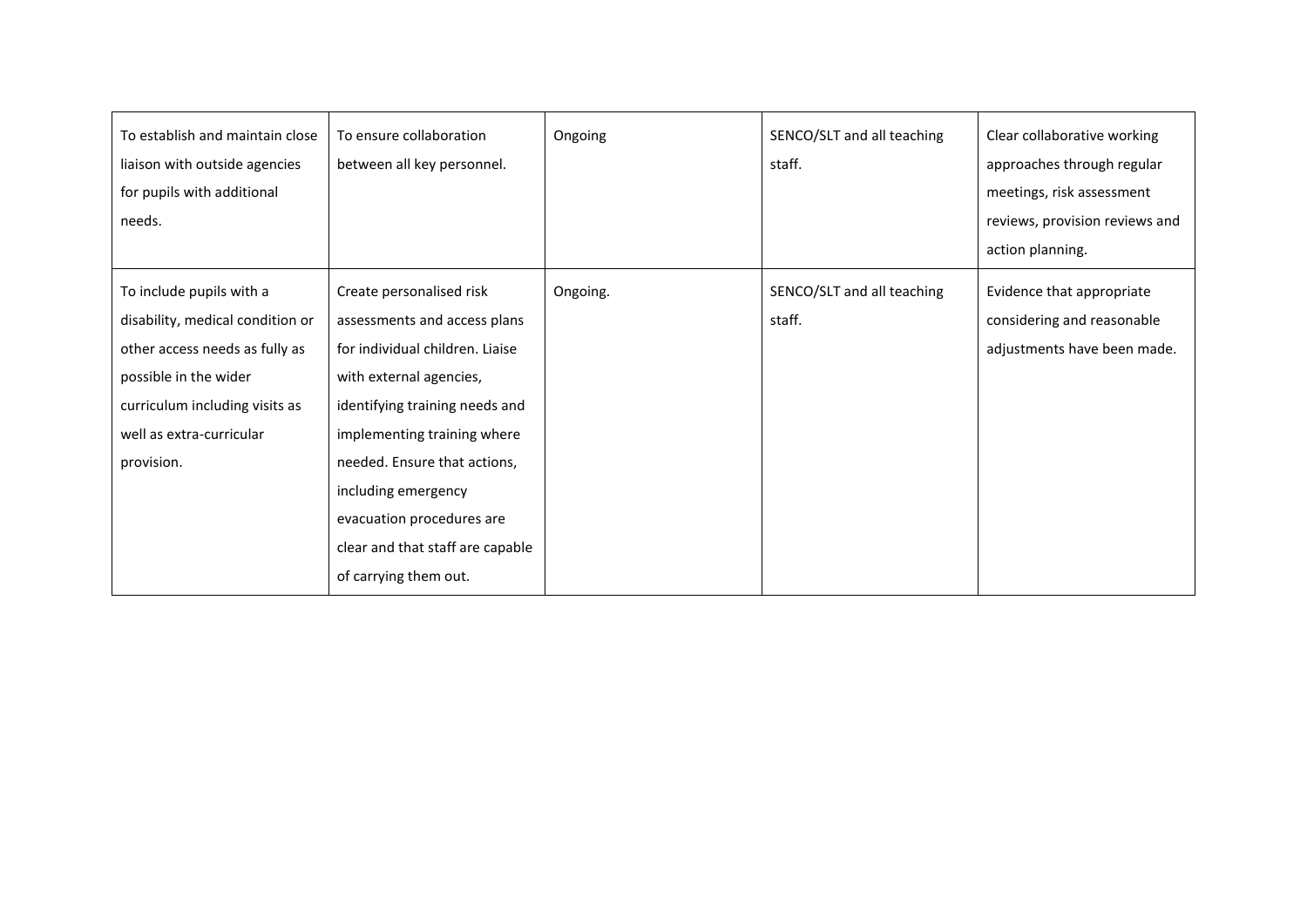**Aim 2: to improve the physical environment of the school to increase the extent to which pupils with a disability, medical condition or other access needs can access education and associated services.**

| <b>Targets</b>                                                                                                              | <b>Strategies</b>                                                                                                                                                                                                                                                                                                                                 | <b>Timescale</b> | <b>Responsibilities</b>                                    | <b>Success Criteria</b>                                                                                                 |
|-----------------------------------------------------------------------------------------------------------------------------|---------------------------------------------------------------------------------------------------------------------------------------------------------------------------------------------------------------------------------------------------------------------------------------------------------------------------------------------------|------------------|------------------------------------------------------------|-------------------------------------------------------------------------------------------------------------------------|
| Improve the physical school<br>environment                                                                                  | The school will take account the<br>needs of pupils with physical<br>difficulties and sensory<br>impairments when planning and<br>undertaking future<br>improvements and<br>refurbishments of the site and<br>premises, such as improved<br>access, lighting and colour<br>schemes, clear signage and more<br>accessible facilities and fittings. | Ongoing.         | HT, SLT, site manager and<br>governors.                    | Evidence that appropriate<br>considerations have been made<br>wherever physical school<br>improvements are carried out. |
| Ensure that reasonable<br>adjustments are made for pupils<br>with a disability, medical<br>condition or other access needs. | Create personalised risk<br>assessments and access plans<br>for individual pupils. Liaise with<br>extremal agencies, identify<br>training needs and implement<br>training where needed. Ensure                                                                                                                                                    | Ongoing          | HT, SLT, SENCO and all teaching<br>staff and site manager, | As full as possible inclusion for<br>all pupils. Safe evacuation in an<br>emergency.                                    |